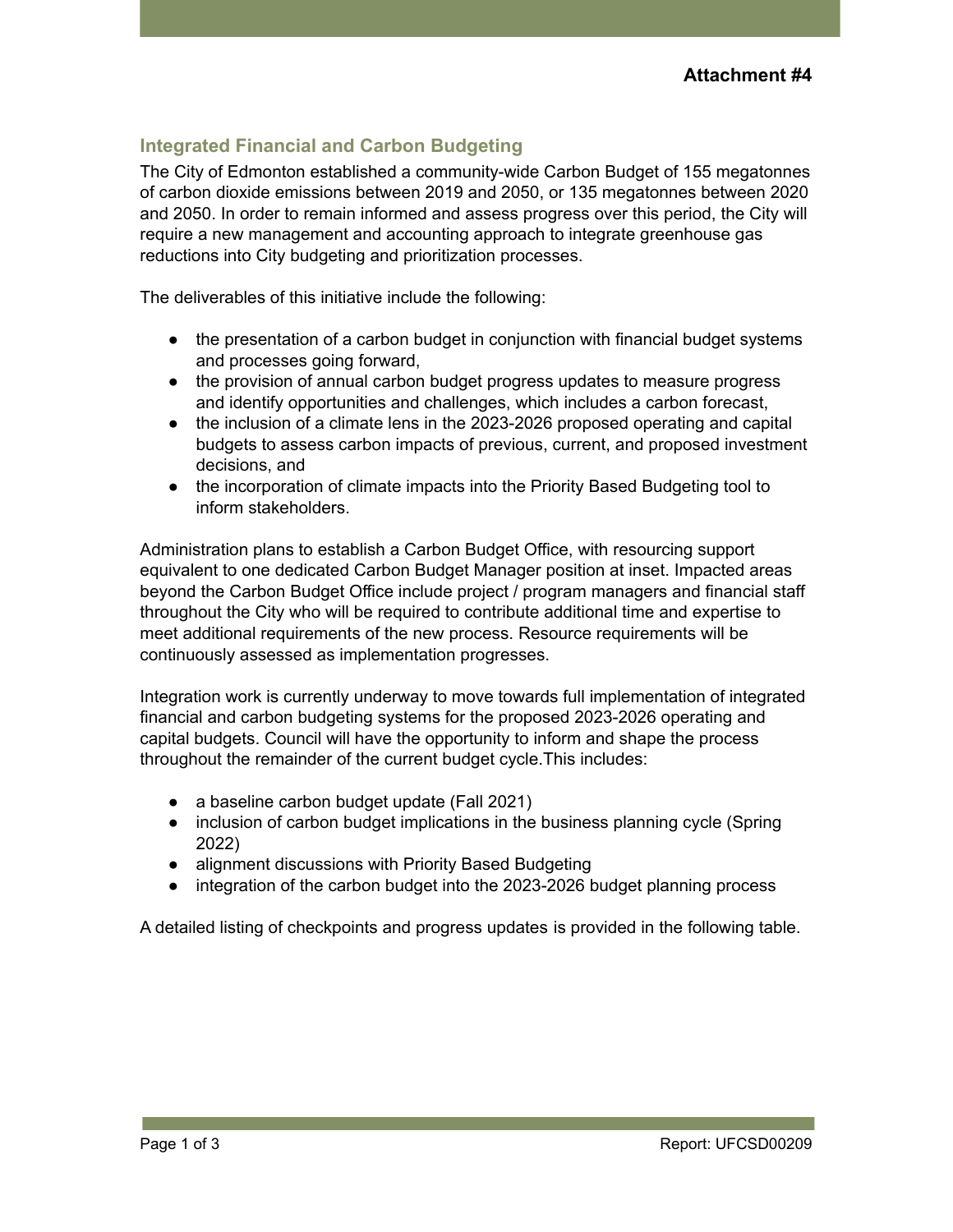## **Carbon Accounting Implementation Plan**

| <b>COUNCIL PLANNING / BUDGET CHECK-IN</b>                          | <b>INTEGRATION OF CARBON BUDGET / ACCOUNTING</b>                                                                                                                                                                                                                                                                                                                                                                                                                                                                                                                                                                                                                                                                                                                                                              |
|--------------------------------------------------------------------|---------------------------------------------------------------------------------------------------------------------------------------------------------------------------------------------------------------------------------------------------------------------------------------------------------------------------------------------------------------------------------------------------------------------------------------------------------------------------------------------------------------------------------------------------------------------------------------------------------------------------------------------------------------------------------------------------------------------------------------------------------------------------------------------------------------|
| Q1 2021: Updated Energy Transition Strategy<br>and Action Plan     | Include the Proposed Carbon Accounting Framework in<br>the report for Council review and / or debate.                                                                                                                                                                                                                                                                                                                                                                                                                                                                                                                                                                                                                                                                                                         |
| Q4 2021. Fall Supplemental Capital /<br><b>Operating Budgets</b>   | Include in the reports (or in a standalone report) current<br>state information in terms of the Corporate and<br>Community carbon budget, and estimated projections in<br>various climate investment scenarios. This report can act<br>as an initial baseline report to align with future progress<br>reports. The initial focus will be towards City-driven<br>programs.                                                                                                                                                                                                                                                                                                                                                                                                                                     |
| Q1 - Q2 2022: Capital / Operating Budget<br>Outlooks               | The CIO / OIO will identify how an environmental lens that<br>assesses carbon impacts, will be applied in the creation of<br>the 4 year budget.                                                                                                                                                                                                                                                                                                                                                                                                                                                                                                                                                                                                                                                               |
| Q4 2022: Carbon Budget Status Update                               | (NEW) Annual update report to inform Council of the<br>current state of emissions in relation to the carbon budget.<br>Ideally, this update will be integrated into the Enterprise<br>Performance Management (EPM) process currently in<br>place. Progress in relation to initial baseline information<br>will be the prime focus of this update.                                                                                                                                                                                                                                                                                                                                                                                                                                                             |
| Q4 2022: Proposed Capital / Operating<br><b>Budgets</b>            | These reports will include a section (or standalone report)<br>which highlights the carbon impacts associated with the<br>base budgets as well as climate impacts of incremental<br>budget requests (e.g. new service packages, capital<br>profiles). It is anticipated that a focus of early budgets will<br>be areas of current GHG accounting strengths, such as<br>the Civic Operations GHG Management Plan and capital<br>investment. As carbon budgeting processes mature, they<br>will be expanded to include services that are often more<br>difficult to quantify.<br>The Priority Based Budgeting principles used to prioritize<br>operating services and capital projects proposed in the<br>2023-2026 capital budgets will incorporate an<br>environmental lens that would assess carbon impacts. |
| 2023 and beyond: Ongoing Training,<br>Education, Capacity Building | Further efforts beyond 2022 will be required to fully<br>integrate carbon budget / accounting principles into<br>existing systems and processes. Training will need to be<br>provided to diverse disciplines throughout the Corporation<br>including project management, environmental science,<br>and finance and budget.                                                                                                                                                                                                                                                                                                                                                                                                                                                                                    |

Once actions have been vetted through the implementation gates process, prioritization of the actions based on an integrated carbon and overall capital and operating budget.

Similar to a financial budget, a **Carbon Budget** includes revenues (annual emission limit), expenses (emissions) and deficits/surpluses (annual emission limit minus emissions). The Carbon Budget aligns with decision-making frameworks used by local